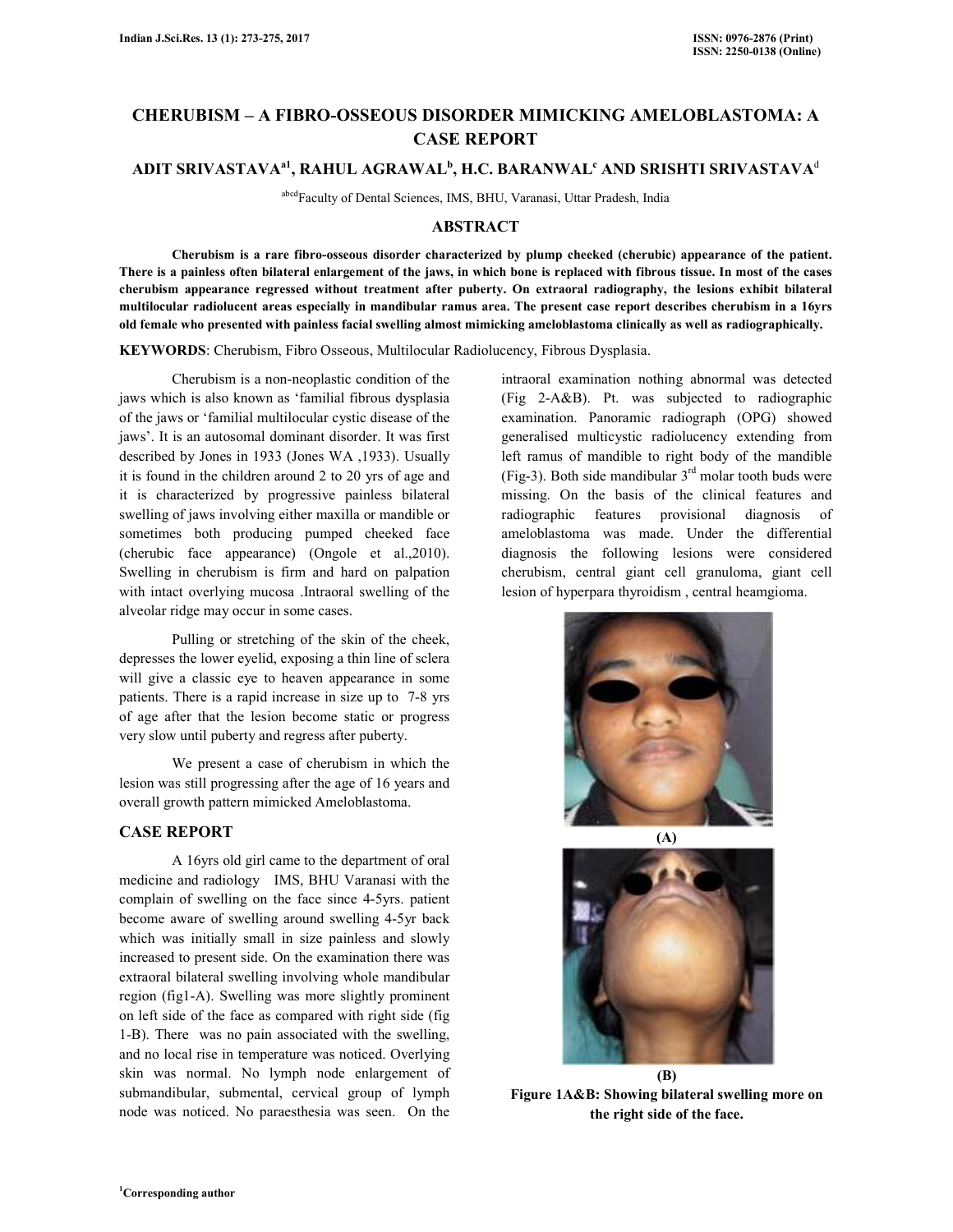



**Figure 2 A&B: Intraoral photograph of the patient** 



**Figure 3: Panoramic radiograph (OPG) is showing the generalised multilocular radiolucency** 

 Blood investigations, serum calcium, PTH level, serum phosphorus and alkaline phosphates levels were within the normal limits .

 As the lesion was very large we decided to go for the CT scan of the face , CT scan showed bony expansion bilaterally mandibular anterior region involving symphysis menti and body of mandible reaching upto the left angle of mandible (Fig-4 A&B) .There was thinning of buccal as well as lingual cortex of the mandible seen. There was no evidence of soft tissue component in the CT scan. CT scan reports were more in favour of CHERUBISM. For the confirmation of the diagnosis we decided to go for incisional biopsy of the lesion. Histological examination revealed a fibroblast like cells with a large number of multinucleated giant cells and perivascular eosinophilic cuffing was seen. Which were consistent with the diagnosis of cherubism.





**Figure 4 A&B: CT scan showing bony expansion bilaterally anterior mandibular region involving symphysis menti and body of mandible reaching upto the left angle of mandible** 

 All pro's and con's were explaind to the patient and it decided to keep the patient under follow up till age of puberty after which surgical shaving to correct the bony deformities if present was planned.

 Usually the bony architecture returns to normal by age of 30, except in few cases in which involved bone of ramus retains a ground glass appearance.

## **DISCUSSION**

 According to the World Health Organization classification, Cherubism is a benign hereditary